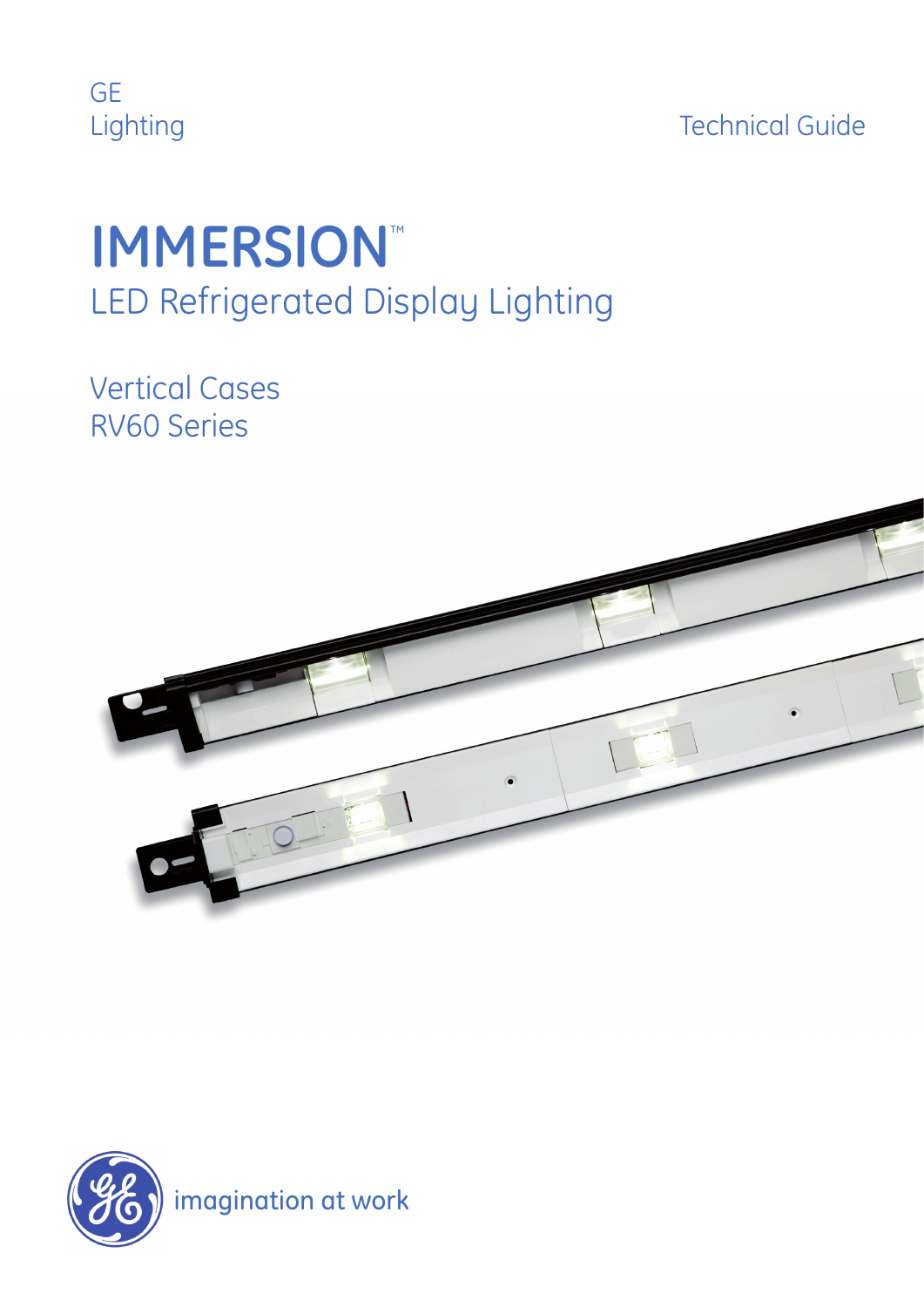### **LED Lights**

**Center LED Lights**



**Accessories**







#### **LED Drivers**

|                     | <b>PERFORMANCE DATA</b> |                 | <b>DIMENSIONAL DATA</b> |            |           |       |  |
|---------------------|-------------------------|-----------------|-------------------------|------------|-----------|-------|--|
| <b>Product Code</b> | Description             | Item            |                         | Length (L) | Width (W) |       |  |
| 68593               | GEPS6000NCMUL-SY        | 100W LED Driver | (in)                    | 10.75      | 1.65      | 1.1   |  |
|                     |                         |                 | (mm)                    | 273        | 42        | 28    |  |
|                     | GEPS6500NCMUL-SY        |                 | (in)                    | 10.75      | 1.65      | 1.1   |  |
| 68595               |                         | 50W LED Driver  | (mm)                    | 273        | 42        | 28    |  |
|                     | GE-CV-4060CTR           |                 | (in)                    | 1.77       | 1.42      | 1.19  |  |
| 79814               |                         | Wire Cover      | (mm)                    | 45.01      | 36        | 30.23 |  |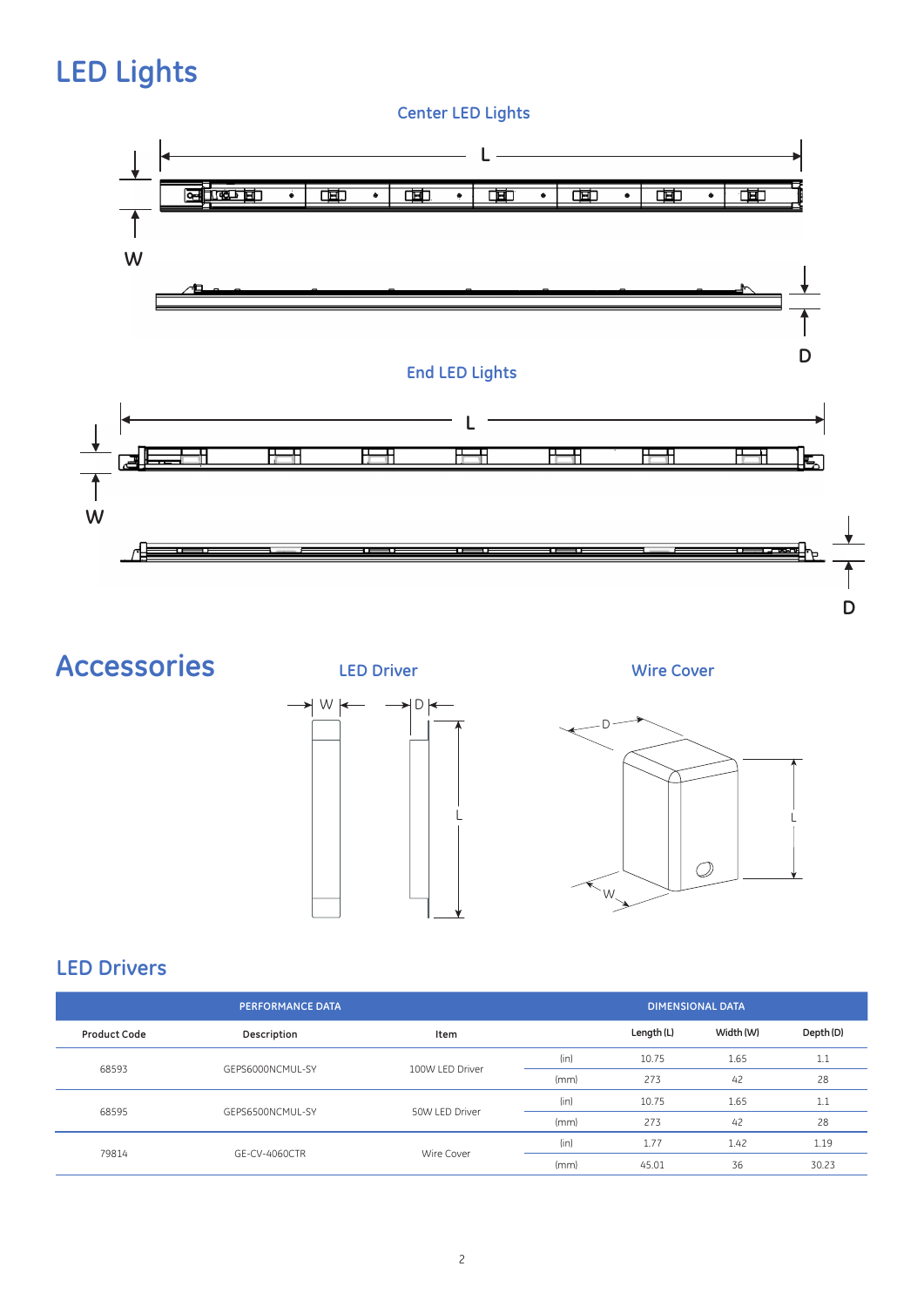#### **Immersion RV60 Series**

|       | <b>PRODUCT INFO</b>         |                                    |                                                |                                                       | <b>PERFORMANCE DATA</b> |                                   |    |                                 |                 |              | <b>DIMENSIONAL DATA</b> |              |                       |              |              |
|-------|-----------------------------|------------------------------------|------------------------------------------------|-------------------------------------------------------|-------------------------|-----------------------------------|----|---------------------------------|-----------------|--------------|-------------------------|--------------|-----------------------|--------------|--------------|
|       | Product<br>Code<br>(Single) | Product<br>Code<br>$(10$ -Pack $)$ | Description                                    | Item                                                  | Color<br>Temp<br>(K)*   | Light<br>Output LPW<br>(Lumens)** |    | Lumens<br>per Foot<br>per Meter | Life<br>(Hours) | CRI<br>(Min) | Power<br>(Watts)***     |              | Length<br>(L)         | Width<br>(W) | Depth<br>(D) |
| 5000K | 85742                       | 85745                              | GELT604850CTR-SY/SB                            | 48" LED Light - Center                                | 5000                    | 896                               | 80 | 222<br>727                      | 50.000          | 80           | 11.2                    | (in)<br>(mm) | 48.53<br>1232.6       | 2.58<br>65.5 | 1.28<br>32.5 |
|       | 85744<br>85743              | 85747<br>85746                     | GELT604850EDL-SY/SB<br>GELT604850EDR-SY/SB     | 48" LED Light - Left End<br>48" LED Light - Right End | 5000                    | 559                               | 81 | 138<br>454                      | 50,000          | 80           | 6.9                     | (in)<br>(mm) | 48.53<br>1232.6       | 2.09<br>53.1 | 1.59<br>40.4 |
|       | 85699                       | 85702                              | GELT606050CTR-SY / SB                          | 60" LED Light - Center                                | 5000                    | 1020                              | 73 | 203<br>665                      | 50,000          | 80           | 13.9                    | (in)<br>(mm) | 60.36<br>1533.1       | 2.58<br>65.5 | 1.28<br>32.5 |
|       | 85701<br>85700              | 85704<br>85703                     | GELT606050EDL-SY / SB<br>GELT606050EDR-SY / SB | 60" LED Light - Left End<br>60" LED Light - Right End | 5000                    | 569                               | 81 | 113<br>371                      | 50.000          | 80           | 7.0                     | (in)<br>(mm) | 60.36<br>1533.1       | 2.09<br>53.1 | 1.59<br>40.4 |
|       | 85717                       | 85722                              | GELT606750CTR-SY / SB                          | 67" LED Light - Center                                | 5000                    | 1227                              | 80 | 218<br>716                      | 50,000          | 80           | 15.4                    | (in)<br>(mm) | 67.47<br>1713.76      | 2.58<br>65.5 | 1.28<br>32.5 |
|       | 85721<br>85720              | 85724<br>85723                     | GELT606750EDL-SY / SB<br>GELT606750EDR-SY / SB | 67" LED Light - Left End<br>67" LED Light - Right End | 5000                    | 745                               | 85 | 133<br>435                      | 50,000          | 80           | 8.8                     | (in)<br>(mm) | 67.47<br>1713.76      | 2.09<br>53.1 | 1.59<br>40.4 |
| 4000K | 85748                       | 85751                              | GELT604840CTR-SY/SB                            | 48" LED Light - Center                                | 4000                    | 844                               | 76 | 209<br>685                      | 50,000          | 80           | 11.2                    | (in)<br>(mm) | 48.53<br>1232.6       | 2.58<br>65.5 | 1.28<br>32.5 |
|       | 85750<br>85749              | 85753<br>85752                     | GELT604840EDL-SY/SB<br>GELT604840EDR-SY/SB     | 48" LED Light - Left End<br>48" LED Light - Right End | 4000                    | 534                               | 77 | 132<br>433                      | 50.000          | 80           | 6.9                     | (in)<br>(mm) | 48.53<br>1232.6       | 2.09<br>53.1 | 1.59<br>40.4 |
|       | 85705                       | 85708                              | GELT606040CTR-SY / SB                          | 60" LED Light - Center                                | 4000                    | 1023                              | 74 | 203<br>667                      | 50,000          | 80           | 13.9                    | (in)<br>(mm) | 60.36<br>1533.1       | 2.58<br>65.5 | 1.28<br>32.5 |
|       | 85707<br>85706              | 85710<br>85709                     | GELT606040EDL-SY/SB<br>GELT606040EDR-SY / SB   | 60" LED Light - Left End<br>60" LED Light - Right End | 4000                    | 577                               | 82 | 115<br>376                      | 50.000          | 80           | 7.0                     | (in)<br>(mm) | 60.36<br>1533.1       | 2.09<br>53.1 | 1.59<br>40.4 |
|       | 85725                       | 85728                              | GELT606740CTR-SY / SB                          | 67" LED Light - Center                                | 4000                    | 1142                              | 74 | 203<br>666                      | 50.000          | 80           | 15.4                    | (in)<br>(mm) | 67.47<br>1713.76      | 2.58<br>65.5 | 1.28<br>32.5 |
|       | 85727<br>85726              | 85735<br>85734                     | GELT606740EDL-SY / SB<br>GELT606740EDR-SY / SB | 67" LED Light - Left End<br>67" LED Light - Right End | 4000                    | 683                               | 78 | 121<br>399                      | 50.000          | 80           | 8.8                     | (in)<br>(mm) | 67.47<br>1713.76      | 2.09<br>53.1 | 1.59<br>40.4 |
| 3500K | 85754                       | 85757                              | GELT604835CTR-SY/SB                            | 48" LED Light - Center                                | 3500                    | 813                               | 73 | 201<br>660                      | 50,000          | 80           | 11.2                    | (in)<br>(mm) | 48.53<br>1232.6       | 2.58<br>65.5 | 1.28<br>32.5 |
|       | 85756<br>85755              | 85759<br>85758                     | GELT604835EDL-SY/SB<br>GELT604835EDR-SY/SB     | 48" LED Light - Left End<br>48" LED Light - Right End | 3500                    | 500                               | 72 | 124<br>406                      | 50,000          | 80           | 6.9                     | (in)<br>(mm) | 48.53<br>1232.6       | 2.09<br>53.1 | 1.59<br>40.4 |
|       | 85711                       | 85714                              | GELT606035CTR-SY / SB                          | 60" LED Light - Center                                | 3500                    | 908                               | 65 | 181<br>592                      | 50.000          | 80           | 13.9                    | (in)<br>(mm) | 60.36<br>1533.1       | 2.58<br>65.5 | 1.28<br>32.5 |
|       | 85713<br>85712              | 85716<br>85715                     | GELT606035EDL-SY / SB<br>GELT606035EDR-SY / SB | 60" LED Light - Left End<br>60" LED Light - Right End | 3500                    | 516                               | 74 | 103<br>337                      | 50.000          | 80           | 7.0                     | (in)<br>(mm) | 60.36<br>1533.1       | 2.09<br>53.1 | 1.59<br>40.4 |
|       | 85736                       | 85739                              | GELT606735CTR-SY / SB                          | 67" LED Light - Center                                | 3500                    | 1105                              | 72 | 197<br>645                      | 50,000          | 80           | 15.4                    | (in)<br>(mm) | 67.47<br>1713.76      | 2.58<br>65.5 | 1.28<br>32.5 |
|       | 85738<br>85737              | 85741<br>85740                     | GELT606735EDL-SY / SB<br>GELT606735EDR-SY / SB | 67" LED Light - Left End<br>67" LED Light - Right End | 3500                    | 667                               | 76 | 119<br>389                      | 50.000          | 80           | 8.8                     | (in)         | 67.47<br>(mm) 1713.76 | 2.09<br>53.1 | 1.59<br>40.4 |

\*Color temp (CCT) +/- 10%

\*\*Based on typical in-store conditions.

\*\*\*System AC watts based on typical in-store conditions.